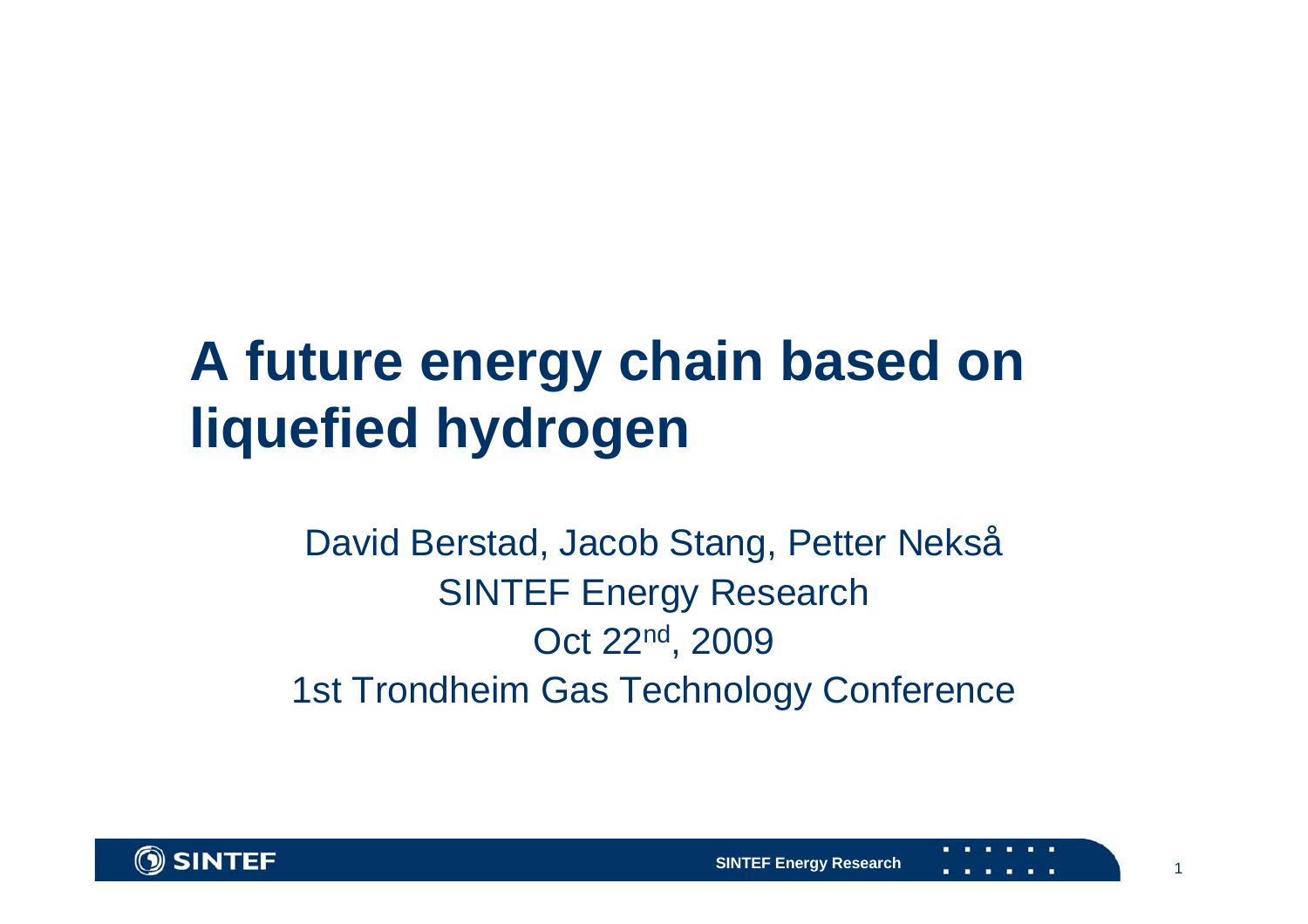## **Outline**

- Introduction to the role of liquefaction in an energy chain with hydrogen as energy carrier
- Comparison of existing and proposed conceptual hydrogen liquefiers
- Selection of a high-efficiency case for the following tasks:
	- Replacement of original pre-cooling of hydrogen to 75 K with a new pre-cooling cycle based on mixed refrigerant (MR) technology
	- Investigate the consequences of this modification with respect to power consumption and process efficiency
- **LH**<sub>2</sub> in relation to LNG
- Conclusions and further work

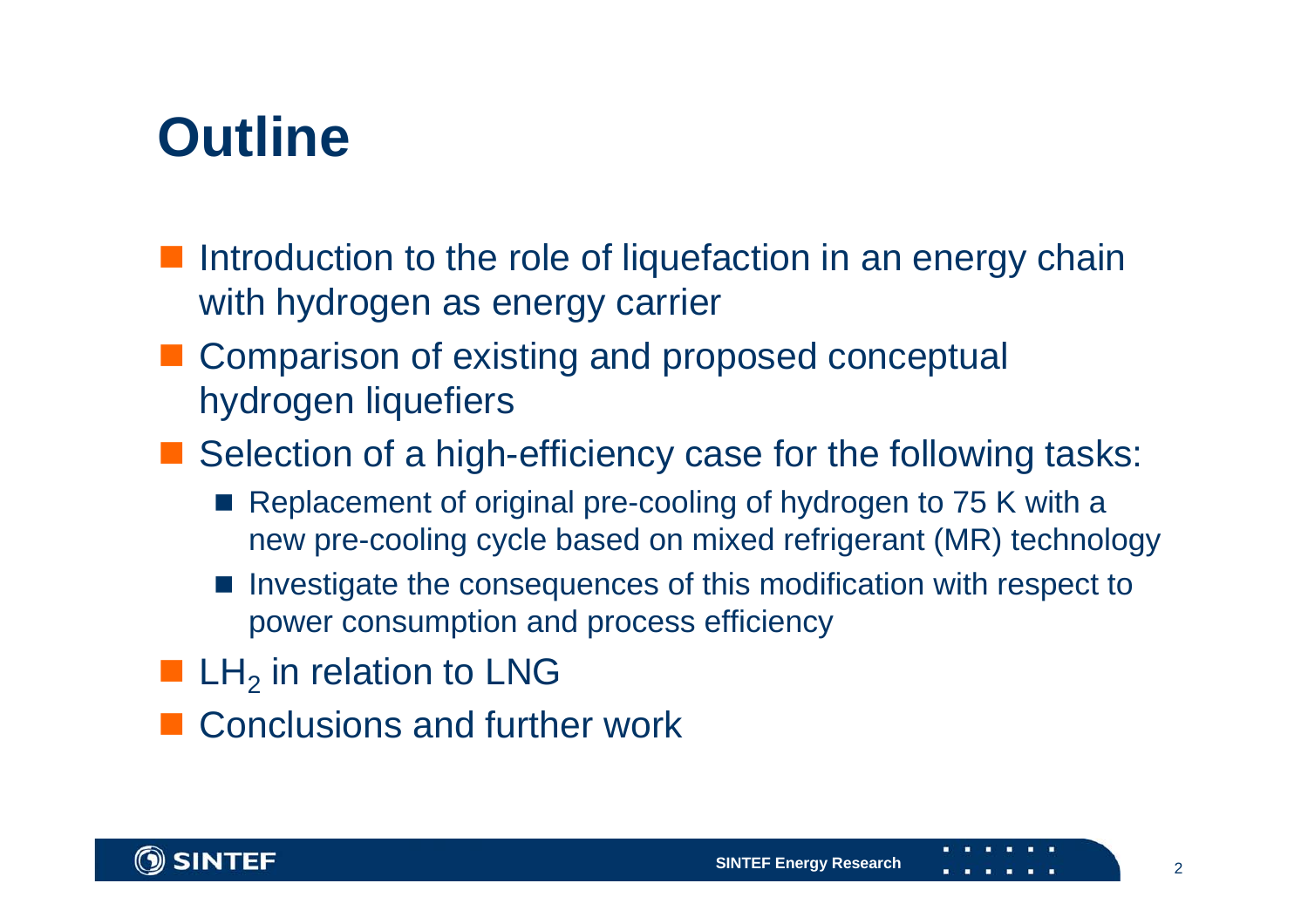### **Previous Shell study on hydrogen well-to-wheel <sup>1</sup>**

- p. **Early-phase scenario: reforming of methane,**  $CO<sub>2</sub>$  **capture and** bulk transportation of hydrogen from production site to retail site
- Liquid hydrogen  $(LH_2)$  vs. compressed gaseous hydrogen  $(CGH<sub>2</sub>)$



**1Kramer G.J., Huijsmans J.P.P. and Austgen D.M.** *Clean and green hydrogen***. 16th World hydrogen energy conference, 2006**

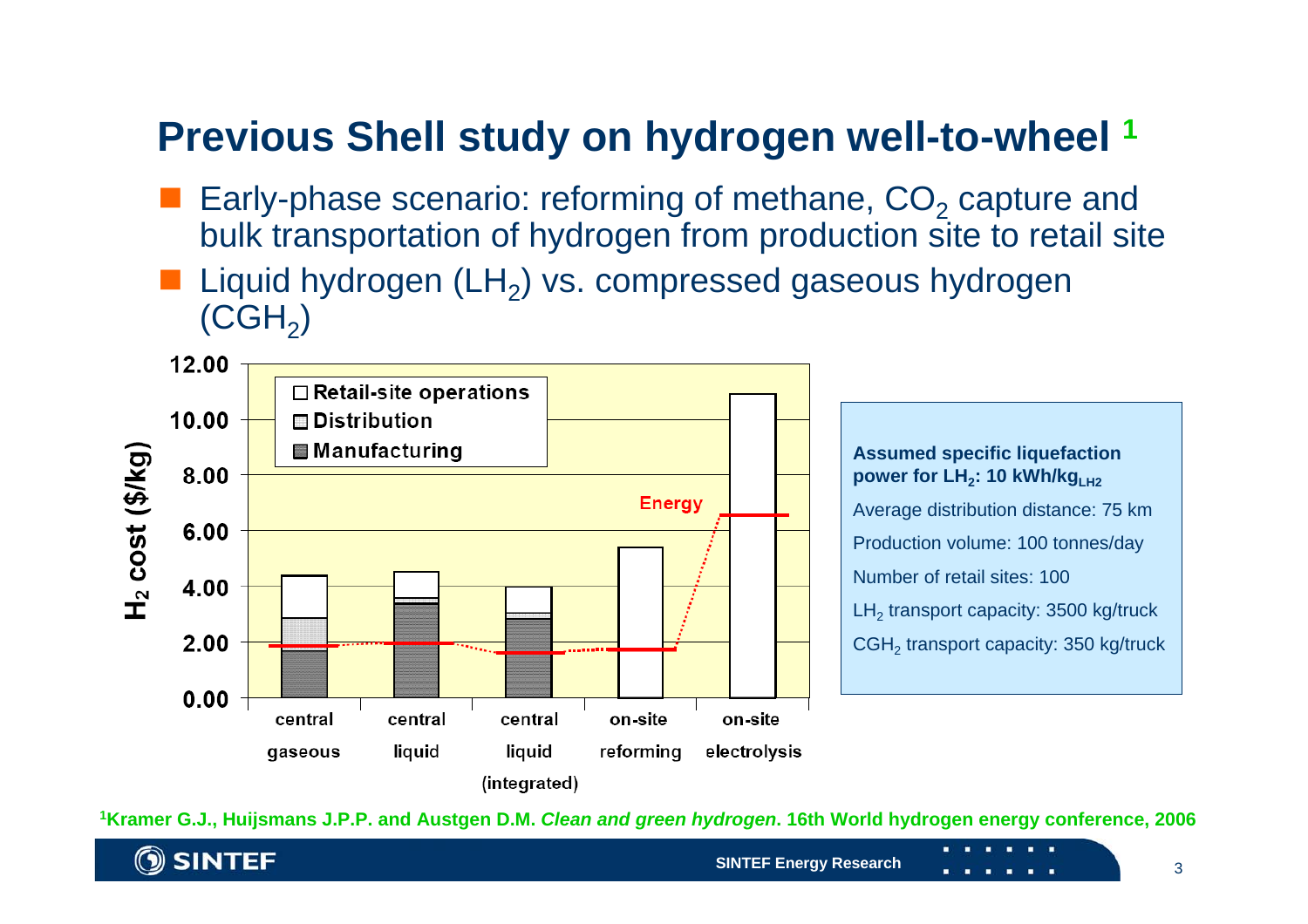### **Advantages of LH2**

- Flexibility With close to equal overall cost,  $LH_2$ -based distribution enables delivery of hydrogen in any form with low energy consumption at retail-side filling stations
- $\blacksquare$  CGH<sub>2</sub> does not offer this flexibility without on-site refrigeration

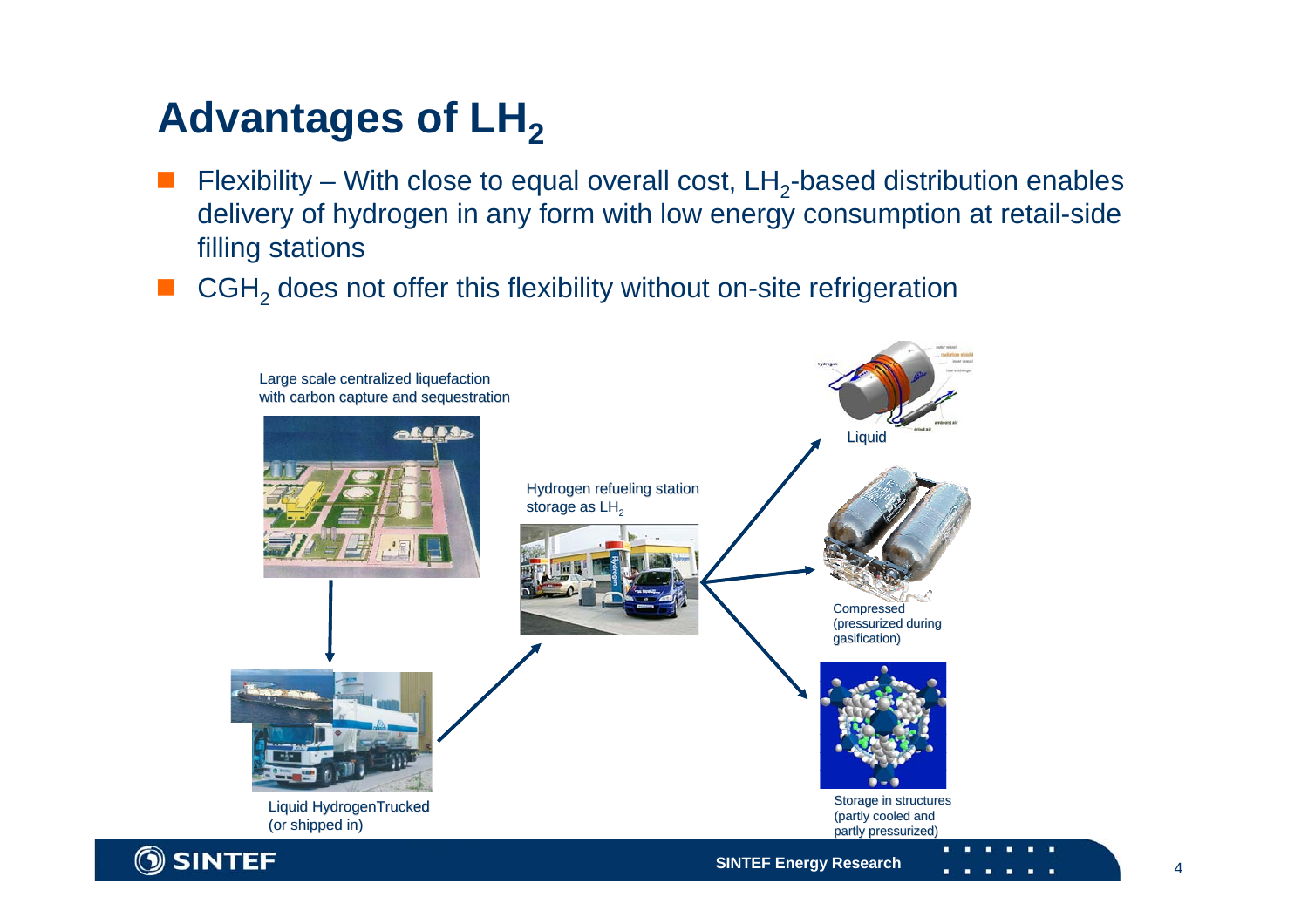## **Transition from current LH2 production**

|                                            | <b>Existing liquefiers</b>                                                                                   | <b>Envisioned future liquefiers</b>                                                                                       |  |
|--------------------------------------------|--------------------------------------------------------------------------------------------------------------|---------------------------------------------------------------------------------------------------------------------------|--|
| <b>Market</b>                              | $LH2$ for specific industrial<br>purposes                                                                    | $LH2$ as an energy commodity                                                                                              |  |
| <b>Plant capacity</b>                      | 4.4 tonnes/day (Ingolstadt, 1992) <sup>1</sup><br>5.0 tonnes/day (Leuna, $2007$ ) <sup>2</sup>               | Significant scale-up in capacity<br>(50-100 tonnes/day or more)                                                           |  |
| Specific liquefaction<br>power consumption | 13.6 kWh/kg (Ingolstadt) <sup>1</sup><br>11.9 kWh/kg (Leuna) <sup>2</sup><br>(10 kWh/kg used in Shell study) | Considerably lower due to higher<br>emphasis on energy efficiency,<br>scaling-up advantages and<br>shifted cost structure |  |
| Operation                                  | Flexible operation (Leuna: 40-<br>100% load range)                                                           | Large base-load plants with high<br>efficiency at full load                                                               |  |

**1Bracha M. et al.** *Large-scale hydrogen liquefaction in Germany***. Int J Hydrogen Energy 19(1):53–59, 1994**

**2Bracha M. and Decker L.** *Grosstechnische Wasserstoffverflüssigung in Leuna***. Deutsche Kälte-Klima-Tagung, 2008**

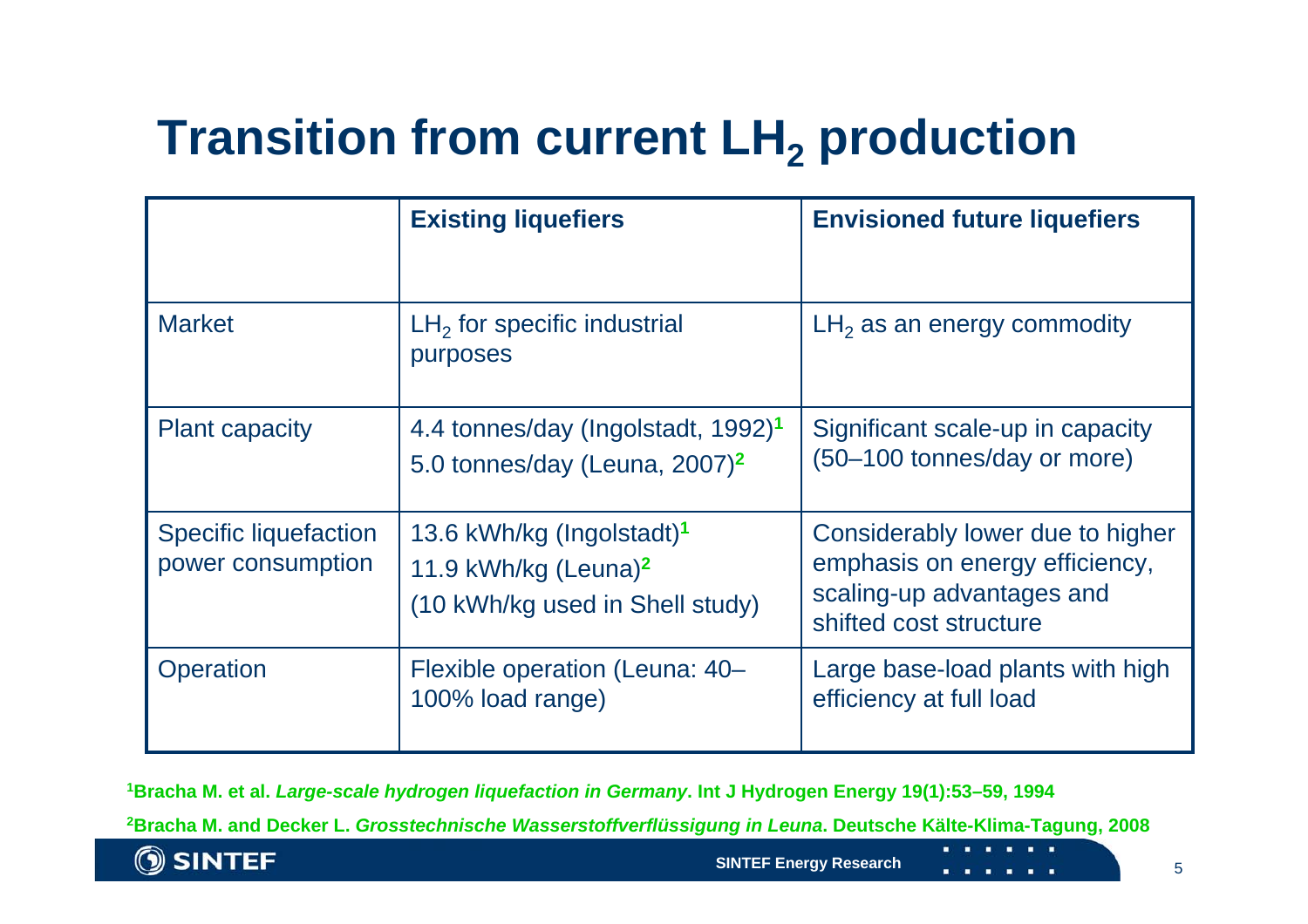

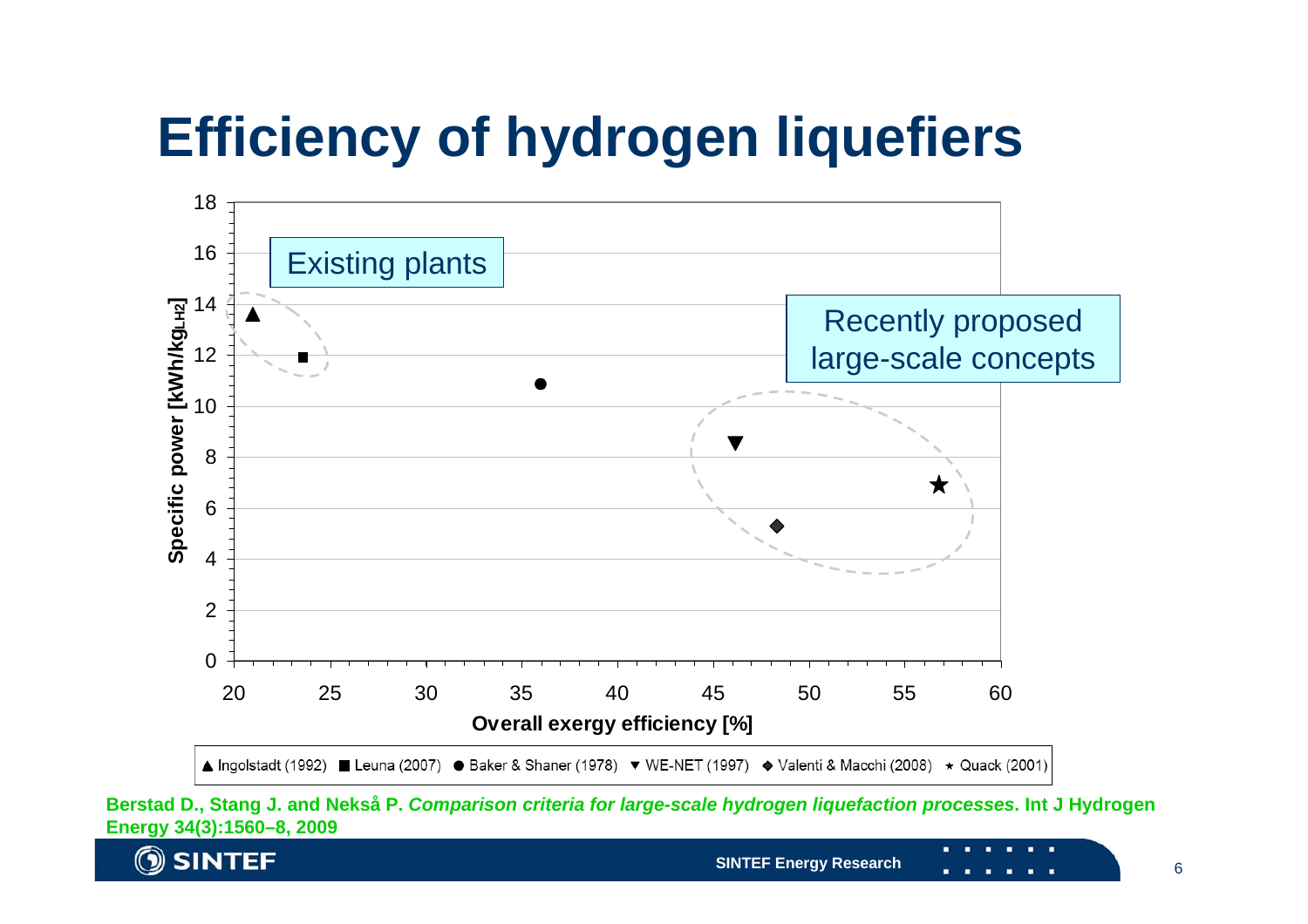

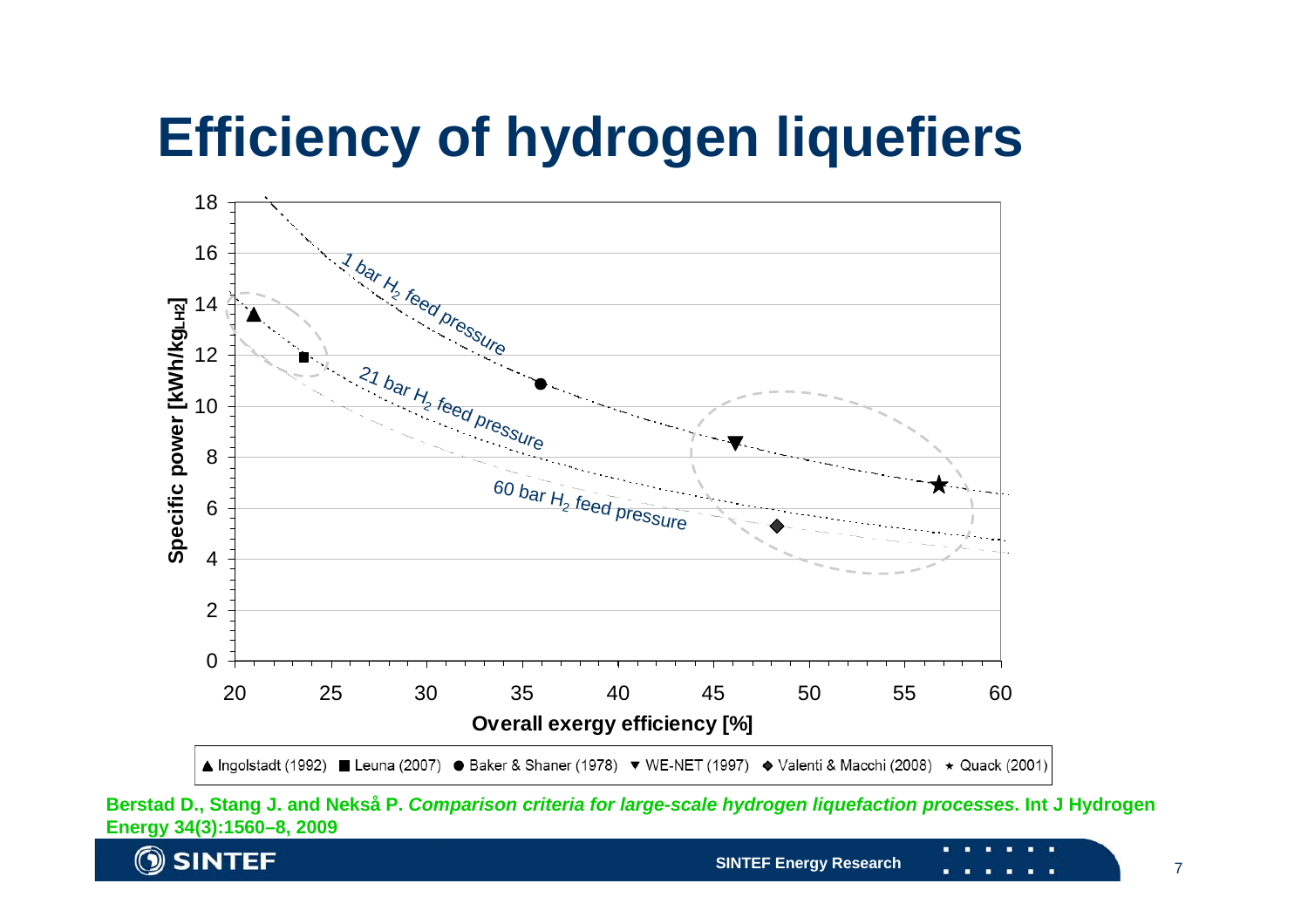

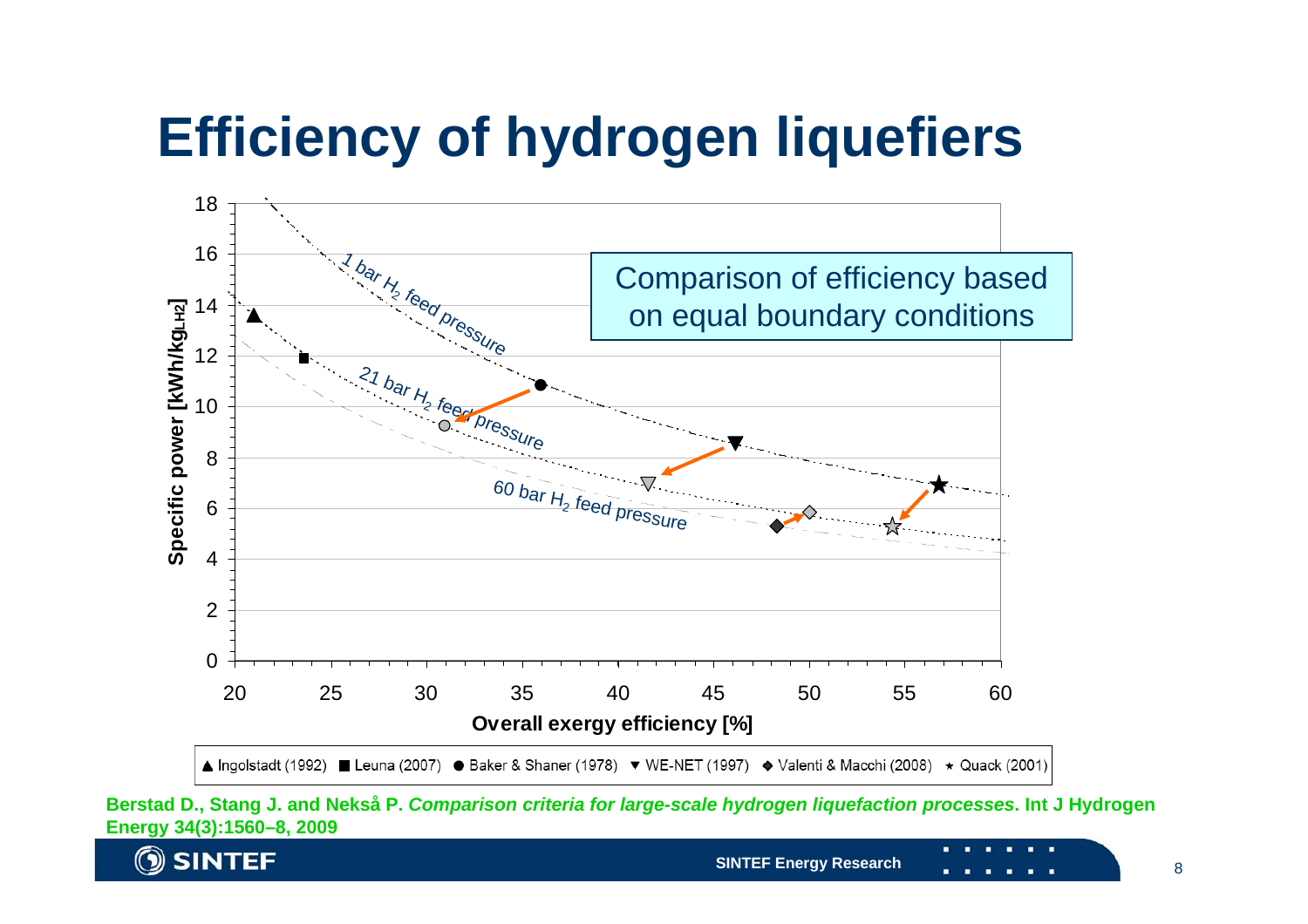

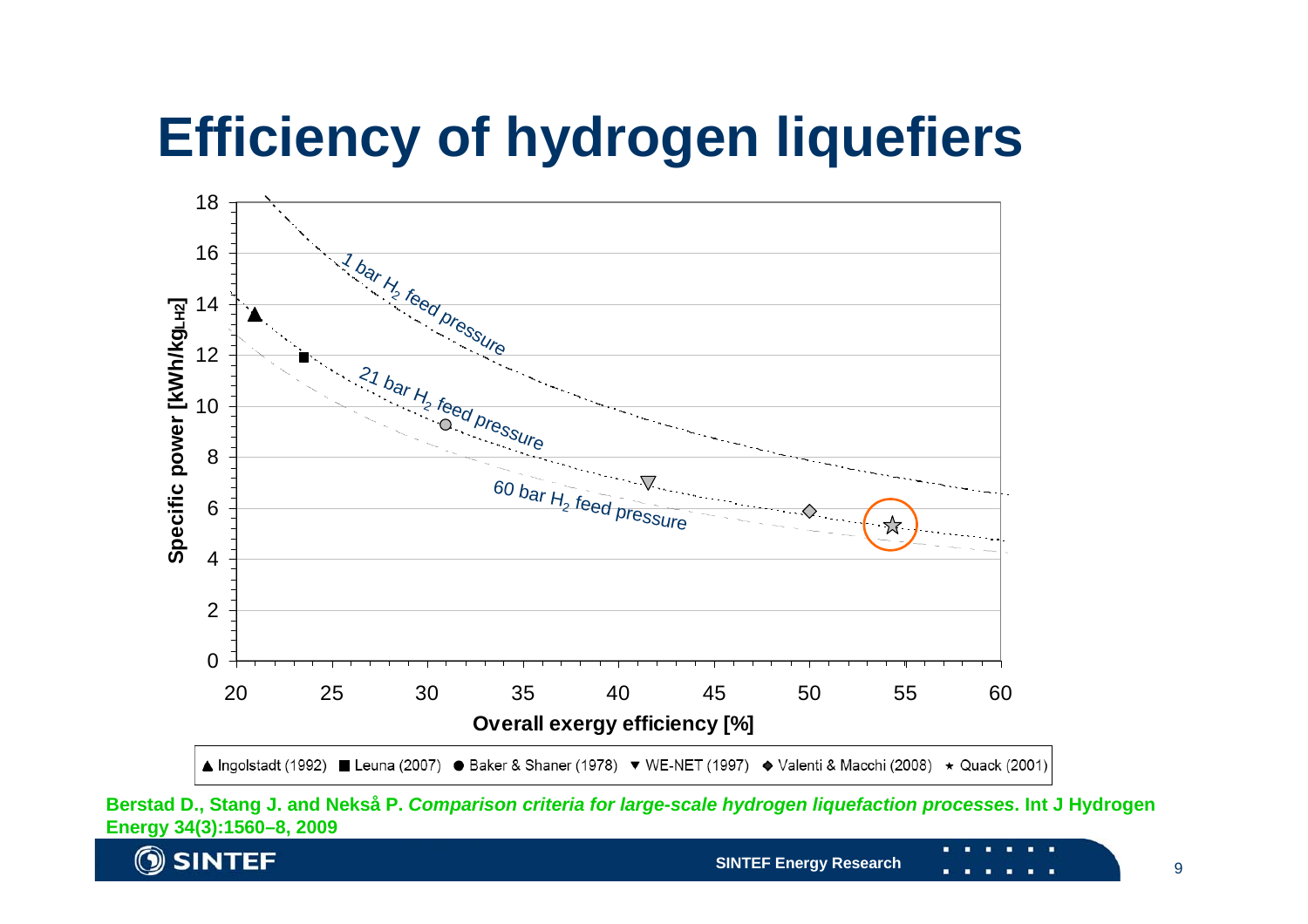### **Selecting a reference case for our work**

- The concept by Prof. Quack**<sup>1</sup>** (2001) is the most efficient concept published – we have therefore based our work on this concept and using it as reference process
- Changed assumptions of the reference process to be more conservative than in original configuration:
	- For pre-cooling to 220 K, the original 3-stage propane cycle is replaced with 2-stage propane + single-stage ethane refrigeration cycles
	- Assumed 21 bar feed pressure instead of 1 bar
	- Inter-cooler temperature in compressor trains: 310 K
	- o. Implemented pressure drop in all heat exchangers and inter-coolers
	- **Minimum temperature approach (MTA) in heat exchangers:** 
		- $\blacksquare$  Above 235 K: MTA = 3 K
		- $\blacksquare$  Below 235 K: MTA = 2 K
- **Liquefaction capacity: 86 tonnes/day (~ 1 kg/s)**
- Resulting exergy efficiency: 45.7%

**1Quack H.** *Conceptual design of a high efficiency large capacity hydrogen liquefier***. Advances in Cryogenic Engineering 47:255–263, 2001**

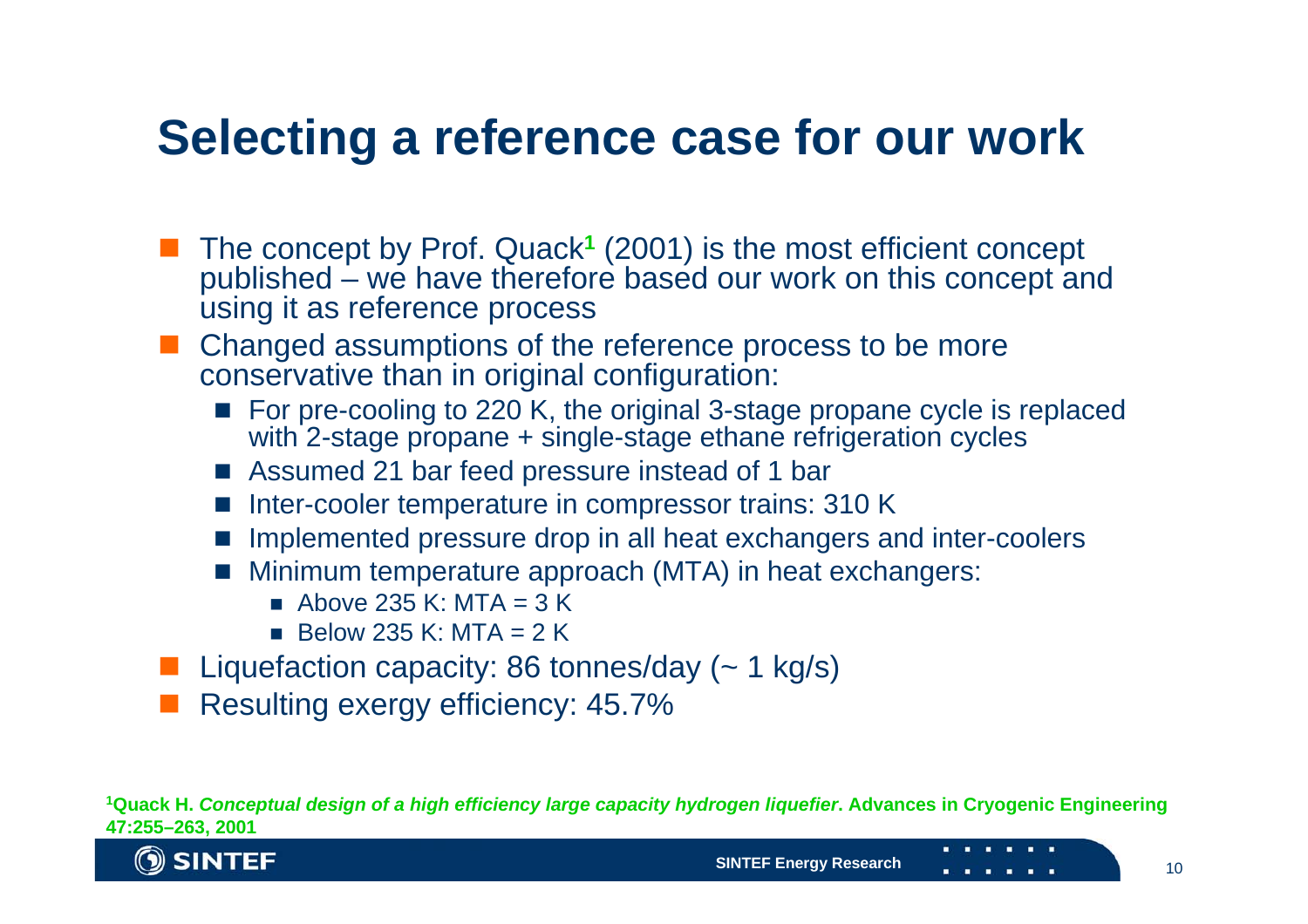## **Implementing mixed refrigerant precooling in the reference case**

#### **Utilities in the different temperature intervals**



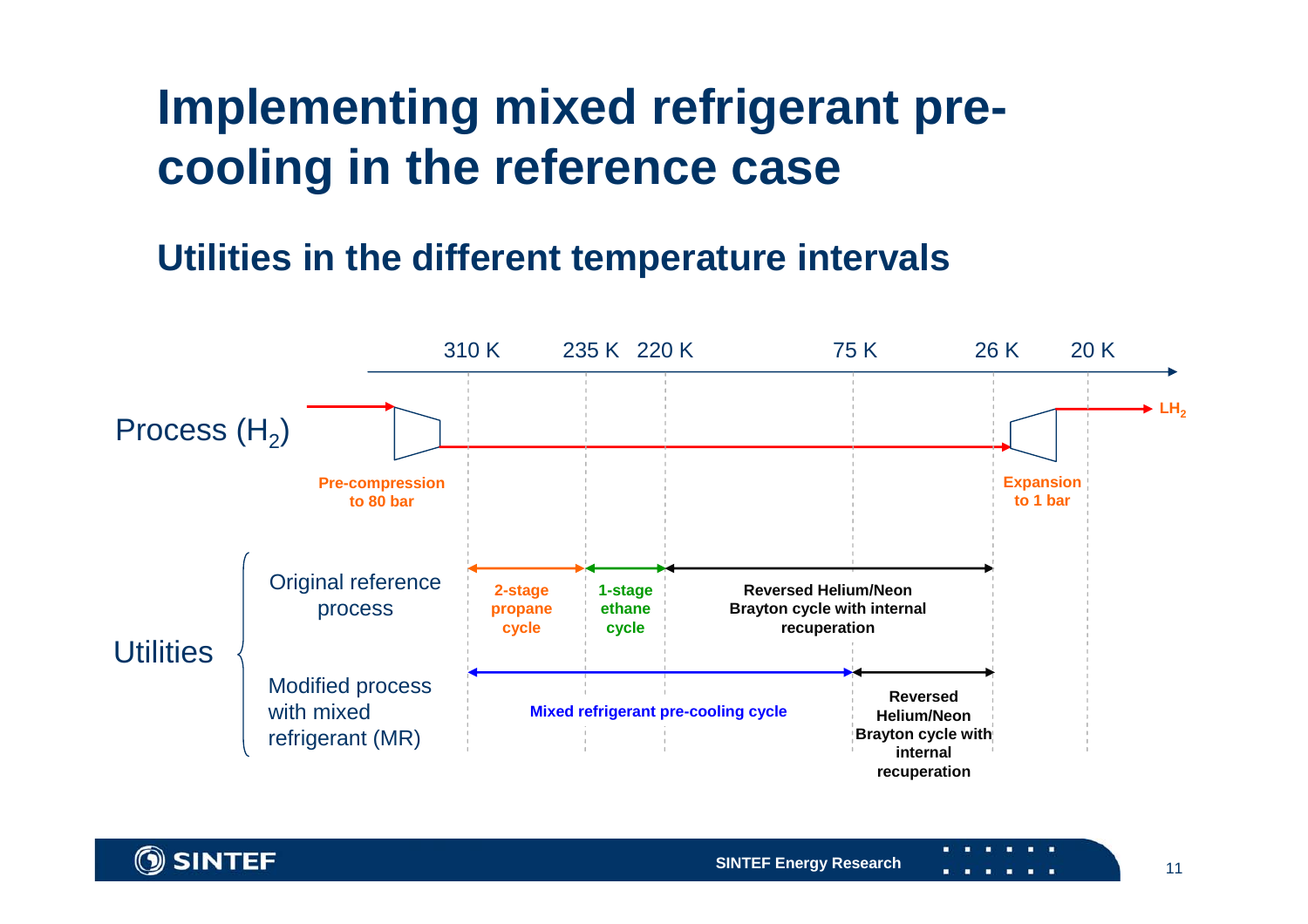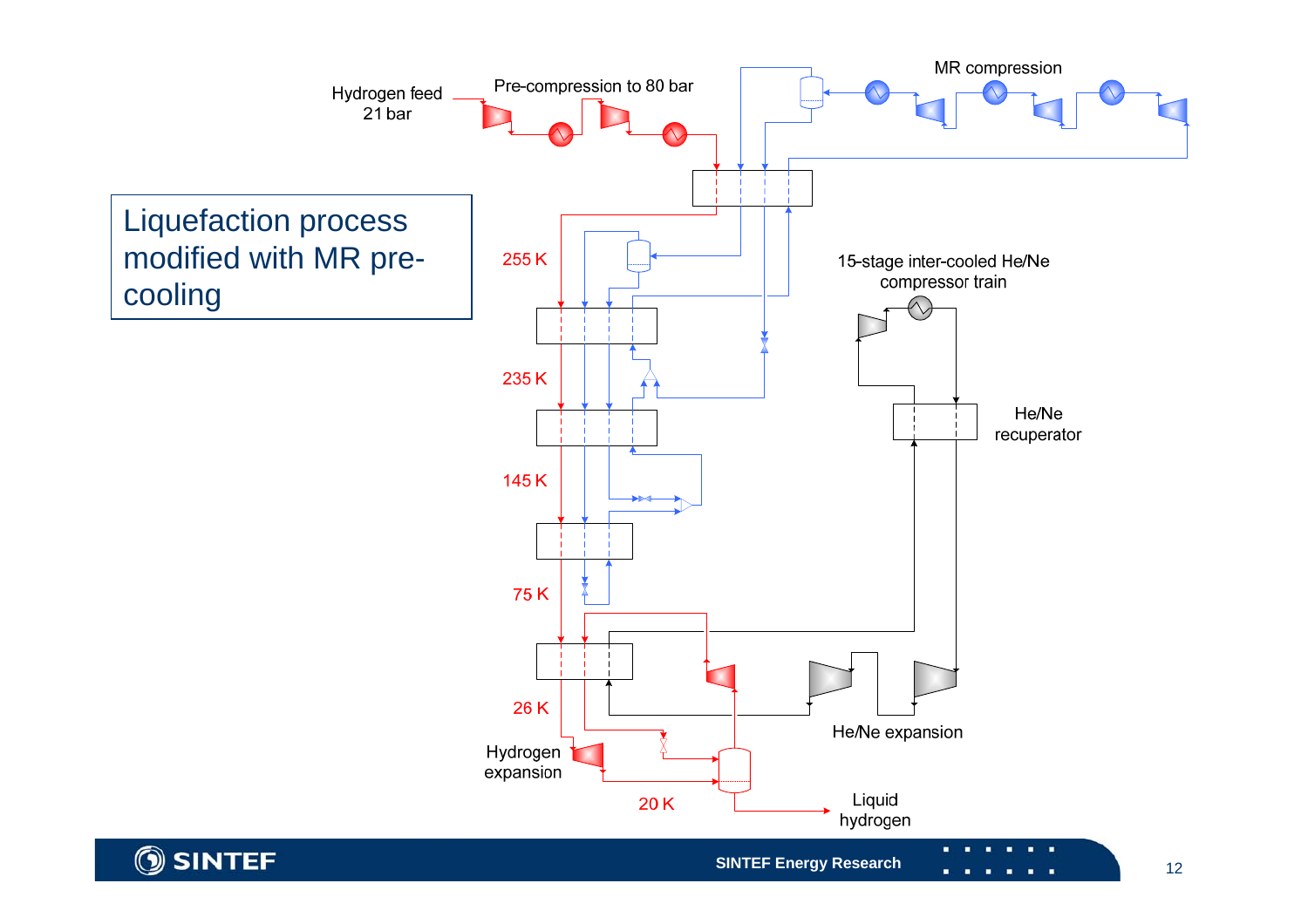## **Power figures and overall results**

|                                     | Reference case      | <b>Modified MR case</b><br>with J-T expansions | <b>Modified MR case with</b><br>liquid expanders |
|-------------------------------------|---------------------|------------------------------------------------|--------------------------------------------------|
|                                     | Electric power [MW] | Electric power [MW]                            | Electric power [MW]                              |
| He/Ne compression                   | 23,139              | 14,867                                         | 14,869                                           |
| H <sub>2</sub> feed compression     | 2,401               | 2,401                                          | 2,401                                            |
| Propane-ethane/MR compression       | 0,732               | 7,392                                          | 6,330                                            |
| H2 flash-gas compression            | 0,043               | 0,043                                          | 0,043                                            |
| <b>Total compression power</b>      | 26,315              | 24,703                                         | 23,643                                           |
|                                     |                     |                                                |                                                  |
| He/Ne expansion                     | 3,443               | 1,271                                          | 1,271                                            |
| H2 liquid expansion                 | 0,086               | 0,086                                          | 0,086                                            |
| MR expansion                        |                     | 0                                              | 0,085                                            |
| <b>Total expansion power</b>        | 3,529               | 1,357                                          | 1,442                                            |
|                                     |                     |                                                |                                                  |
| Net power consumption               | 22,786              | 23,346                                         | 22,201                                           |
| Specific power consumption [kWh/kg] | 6,33                | 6,49                                           | 6,17                                             |
| <b>Exergy efficiency</b>            | 45,7 %              | 44,6%                                          | 46,9 %                                           |

 Replacement of J-T valves with rotating liquid expanders (85% isentropic efficiency):

- Reduces MR HP/LP ratio from 22.4 to 12.4
- Reduces MR compression power by 17%

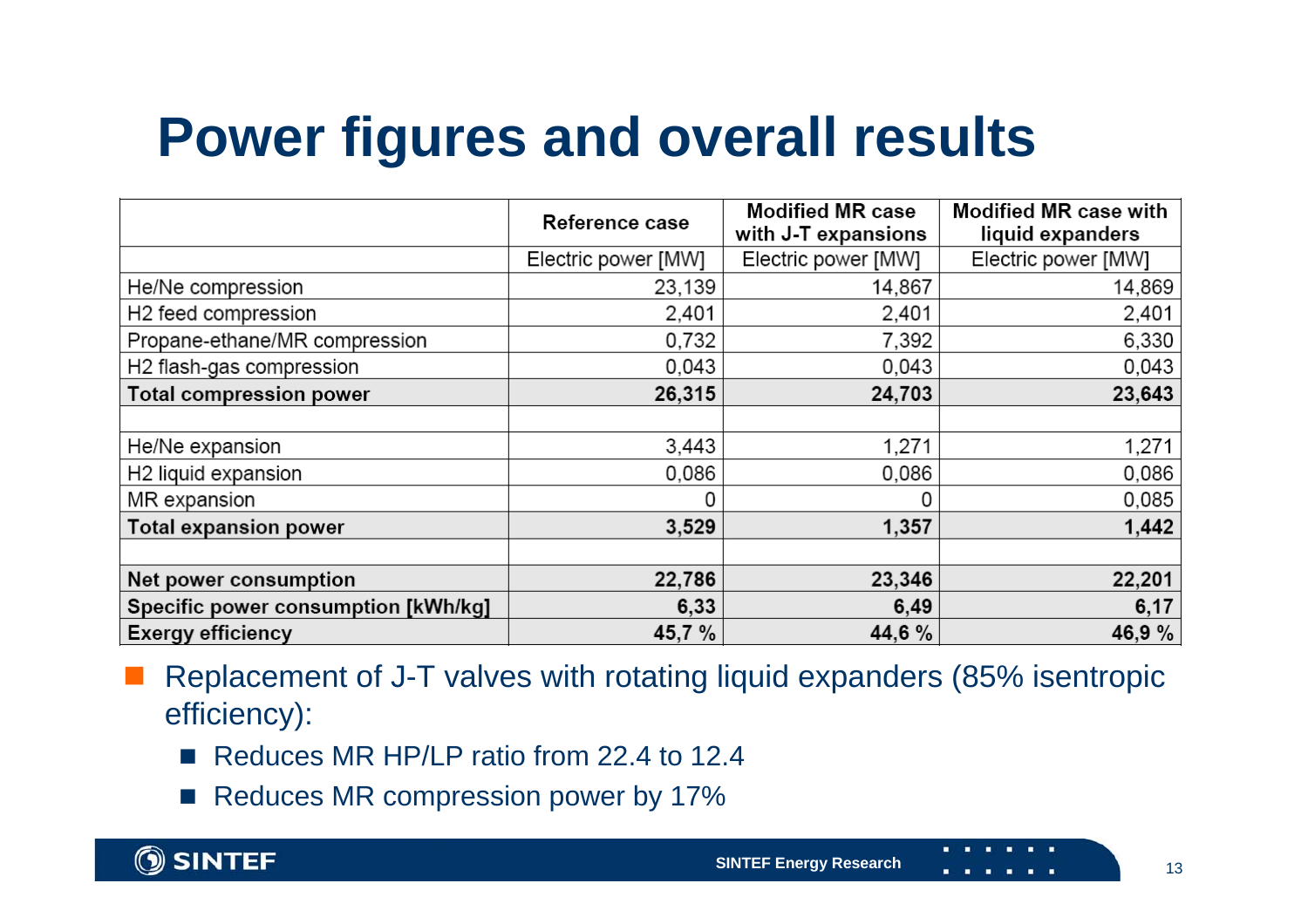# **LH2 related to LNG**

**Lower heating value:** 

- LNG: ~13.6 kWh/kg (~49 MJ/kg)
- $\blacksquare$  LH<sub>2</sub>: 33.4 kWh/kg (120 MJ/kg)
- **Reversible liquefaction power (specific):** 
	- LNG: 0.11 kWh/kg (Snøhvit gas, Hammerfest conditions)
	- LH<sub>2</sub>: 2.89 kWh/kg (21 bar feed pressure, 300 K ambient temperature)
- **The Snøhvit LNG plant:** 
	- Specific design power consumption: 0.23 kWh/kg<sup>1</sup>
	- Exergy efficiency: ~48%
- The best-performance LH2 process with MR pre-cooling:
	- Specific design power consumption: 6.17 kWh/kg
	- Exergy efficiency: ~47%

**1Heiersted R.S., Lillesund S., Nordhasli S., Owren G. and Tangvik K.** *The Snohvit Design Reflects A Sustainable Environmental Strategy***. Conference paper, LNG-14, Quatar, 2004.**

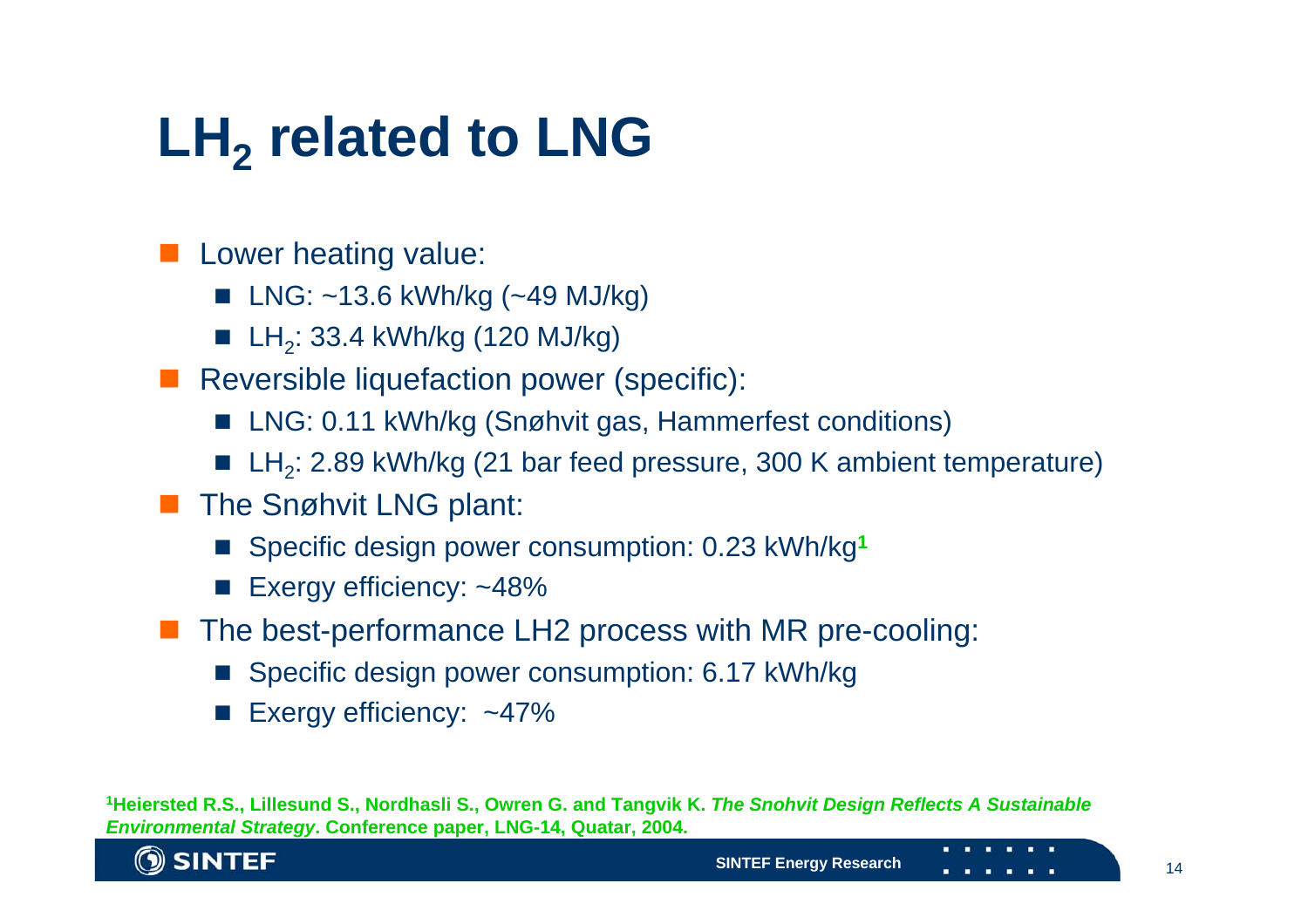# **LH 2 related to LNG**

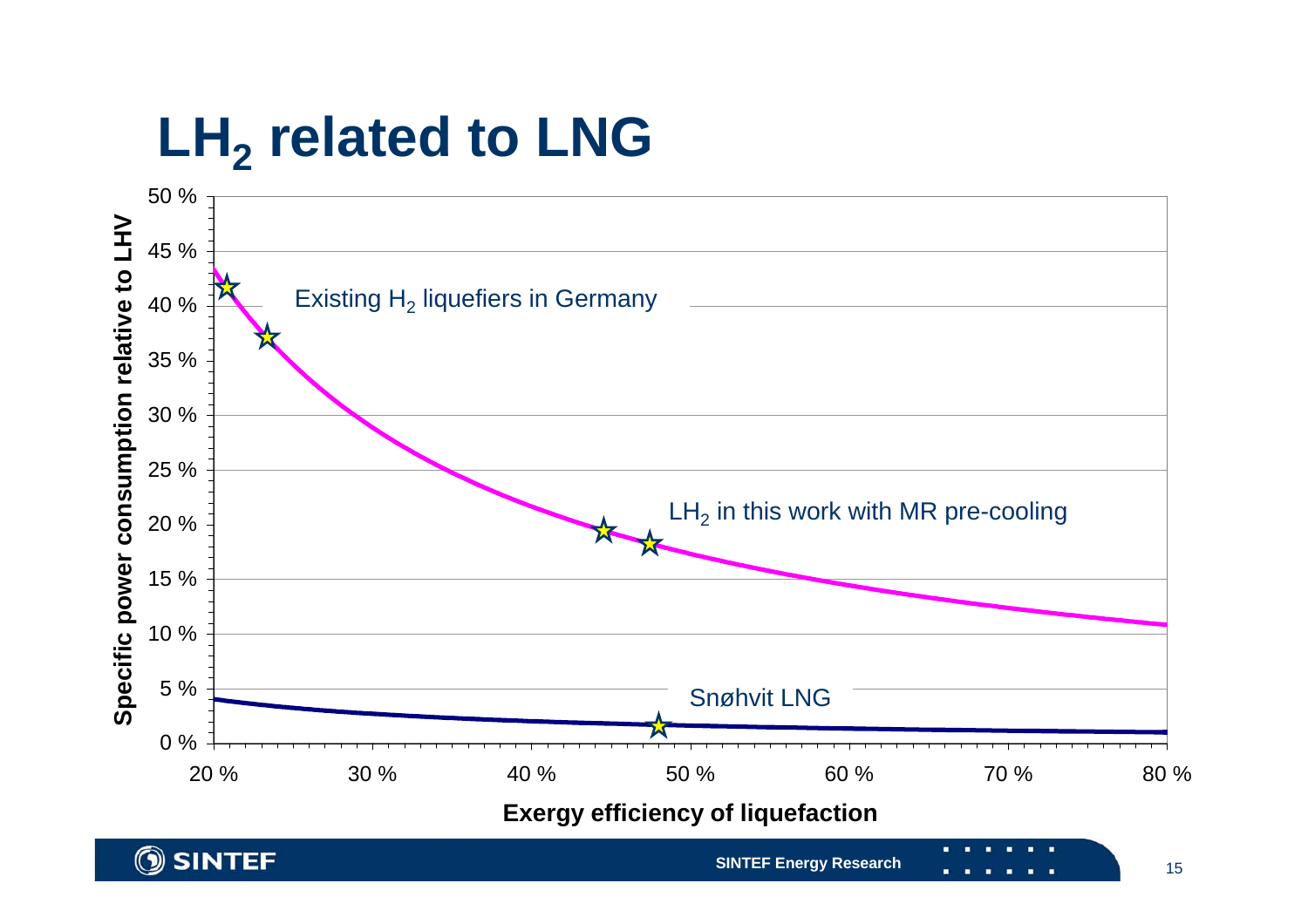## **Conclusion**

- $\blacksquare$  The LH<sub>2</sub> processes employing MR pre-cooling show a specific power consumption of 6.17–6.49 kWh/kg and exergy efficiency of 44.6– 46.9%
- 40–50% reduction of power consumption, down from 12 to 6–7 kWh/kg, will represent a radical improvement within large-scale hydrogen liquefaction and contribute to further enhancement of the competitiveness of LH $_{\rm 2}$  as energy carrier in an hydrogen-based energy chain
- As for LNG, MR pre-cooling may play an important role in the efforts towards efficient large-scale liquefaction processes
- High exergy efficiency is desired and may be obtainable for largescale liquefiers with energy optimisation, extensive process integration and high-efficiency compressors and expanders

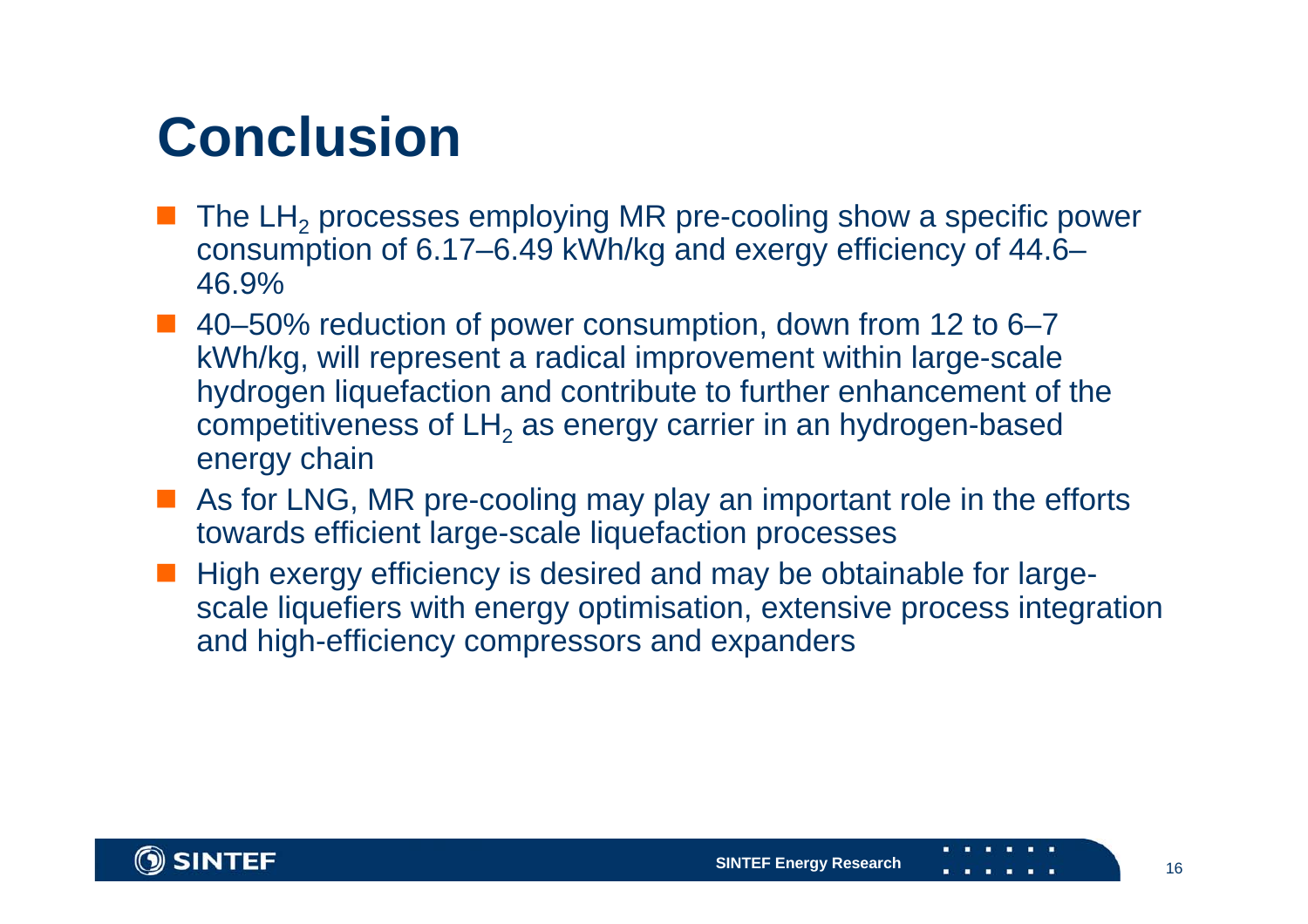## **Further work: continuation project proposal**